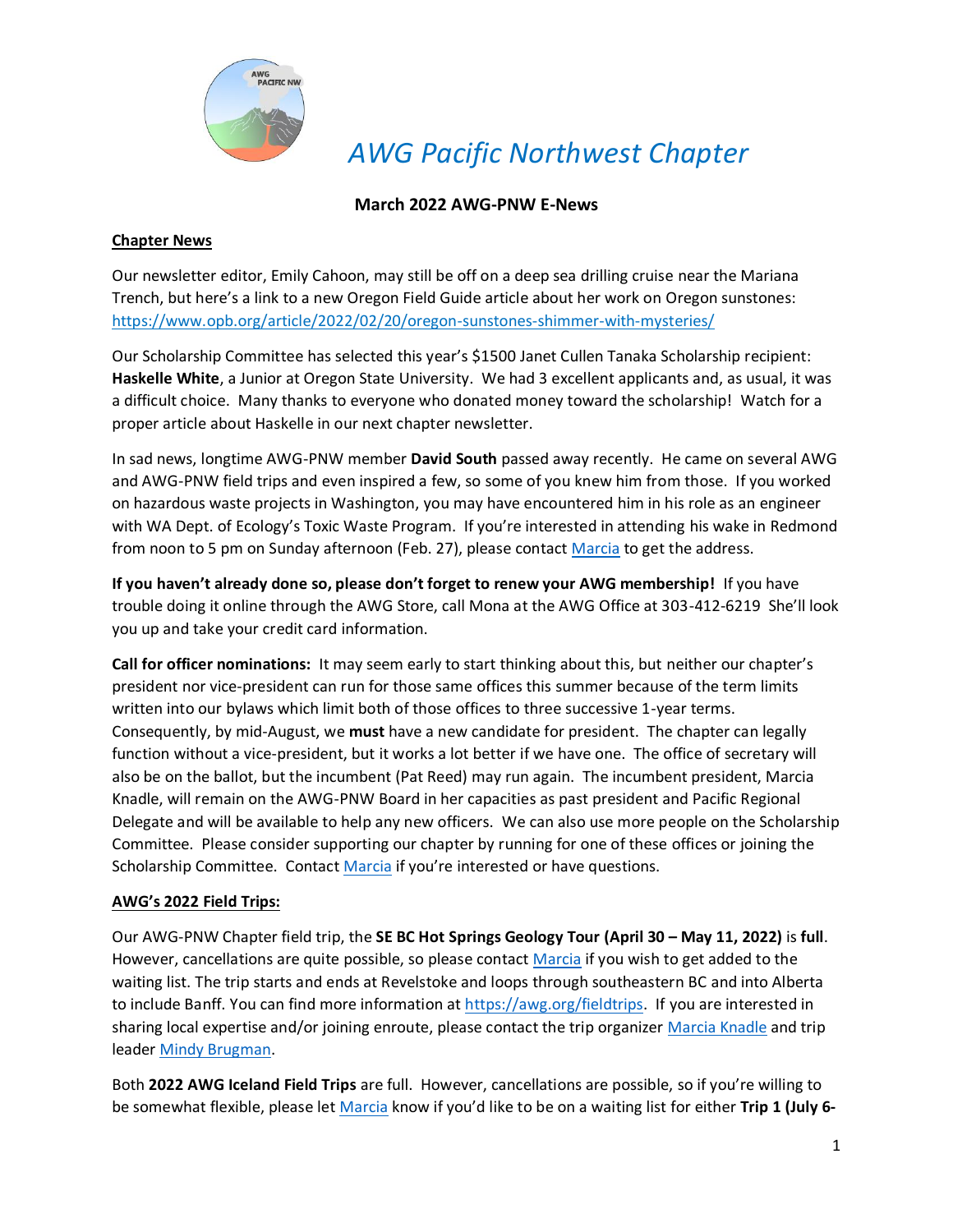

# *AWG Pacific Northwest Chapter*

**18)** or **Trip 2 (July 25 – August 6)**. In fact, it's looking like chances are good that we'll have a cancellation in Trip 2.

### **Zoom presentations roundup:**

**Tuesday March 1 @7:00 pm:** The Nisqually Chapter of the **Association of Environmental and Engineering Geologists (AEG)** will present **Carolyn Nuyen** (UW PhD candidate) speaking about *Exploring slow slip events along the Cascadia subduction zone with geodetic data*. Here's the [link](https://us02web.zoom.us/j/5468085690?pwd=Q3dWUkc4SUYyQVNHQjZuRFNNS2pndz09) to join the Zoom meeting. This is a hybrid event, so if you wish to attend in-person at Mercato Ristorante in Olympia, check the [newsletter](https://mcusercontent.com/c7dc680f16f7a5838198e1184/files/3347c72b-f31c-8145-3abb-4304cc434cdf/AEG_Nisqually_March_Newsletter.01.pdf) for more information.

**Tuesday March 8 @7:30 pm** (social hour at 6:30): The **Northwest Geologic Society (NWGS)** hosts **Kelsay Stanton** (WA Geol. Survey) speaking on *Uplifted Pleistocene Estuarine Deposits, SW Washington*. See the details of the abstract and find suggested readings in their [March Newsletter.](https://nwgs.us3.list-manage.com/track/click?u=fa0b4f1dc42f267466045d4be&id=0cc97c35fe&e=957ca68ef4) Here's the [link](https://us02web.zoom.us/j/5461026781?pwd=aWw3Vk5VT1A2T1hKZEJjOEFocmNKdz09) to join the Zoom meeting.

**Tuesday March 8 @6:45 pm**: The Lake Lewis Chapter of the **Ice Age Floods Institute (IAFI)** will host Robert Carson presenting *Global Climate: What do black carbon, fires, microplastics, thermokarst, beavers, ruminants, termites and whales have in common?* Here's the [link](https://us02web.zoom.us/j/89720246800?pwd=Ukc0Q0JHcTJxdTFsdFRqZi9lcEJhQT09) to join the Zoom meeting. Go to [www.iafi.org](http://www.iafi.org/) for more information on all their talks.

**Monday March 14 @6:45 pm**: The Puget Lobe Chapter of IAFI will host Spokane-area author **Jack Nisbet** presenting **Reading the Landscape: John Leiberg and the Ice Age Floods 1885-1905**. Here's the [link](https://us02web.zoom.us/j/82985244730) to join the Zoom meeting. Go to the Puget Lobe Chapter [website](https://iafi.org/puget-lobe-chapter/) for more information about the meeting topic.

**Thursday March 17 @ 7:00 pm:** If you missed our chapter meeting on this topic back in July 2020, the Lower Columbia Chapter of **IAFI** will give you another crack at seeing **Bill Orr's** (UO Emeritus) excellent talk on *Oregon's Volcanic History & Fossils*. Here's the [link](https://us02web.zoom.us/j/89331930831?pwd=enMxN1doc083dDNPTnZWaElrblpidz09) to join the Zoom meeting.

**Tuesday March 22 @ 7:00 pm:** The **Central Oregon Geological Society (COGS)** will host **Trenton Cladouhos** (Cryq Energy) speaking about *Newberry Volcano Geothermal Projects, Past and Future*. Check back at [www.cogeosoc.org](http://www.cogeosoc.org/) for the link to register for the Zoom talk.

**Thursday March 31 @ 7:00 pm:** The Cheney-Spokane Chapter of **IAFI** will host **Michael Hamilton** (ret. from WA DNR) presenting *The Water Runs Through It, or Why Should We Appreciate the Spokane Aquifer.* Here's the [link](Zoom%20Meeting%20link:%20https:/us02web.zoom.us/j/82268894818?pwd=bmdDMW02U3NFV3FFRmNiZmZnQVR4Zz09) to join the Zoom meeting.

**Monday April 4**: The **Quimper Geological Society** will feature **Kim Juniper** (Ocean Networks Canada, University of Victoria) talking about *Sea Bed Mining*. Check back a[t www.quimpergeology.org](http://www.quimpergeology.org/) for the time and the Zoom link.

**If you'd like to give a talk for our chapter's spring Zoom meeting or would like to suggest someone, please le[t Marcia](mailto:president@awgpnw.org) know.**